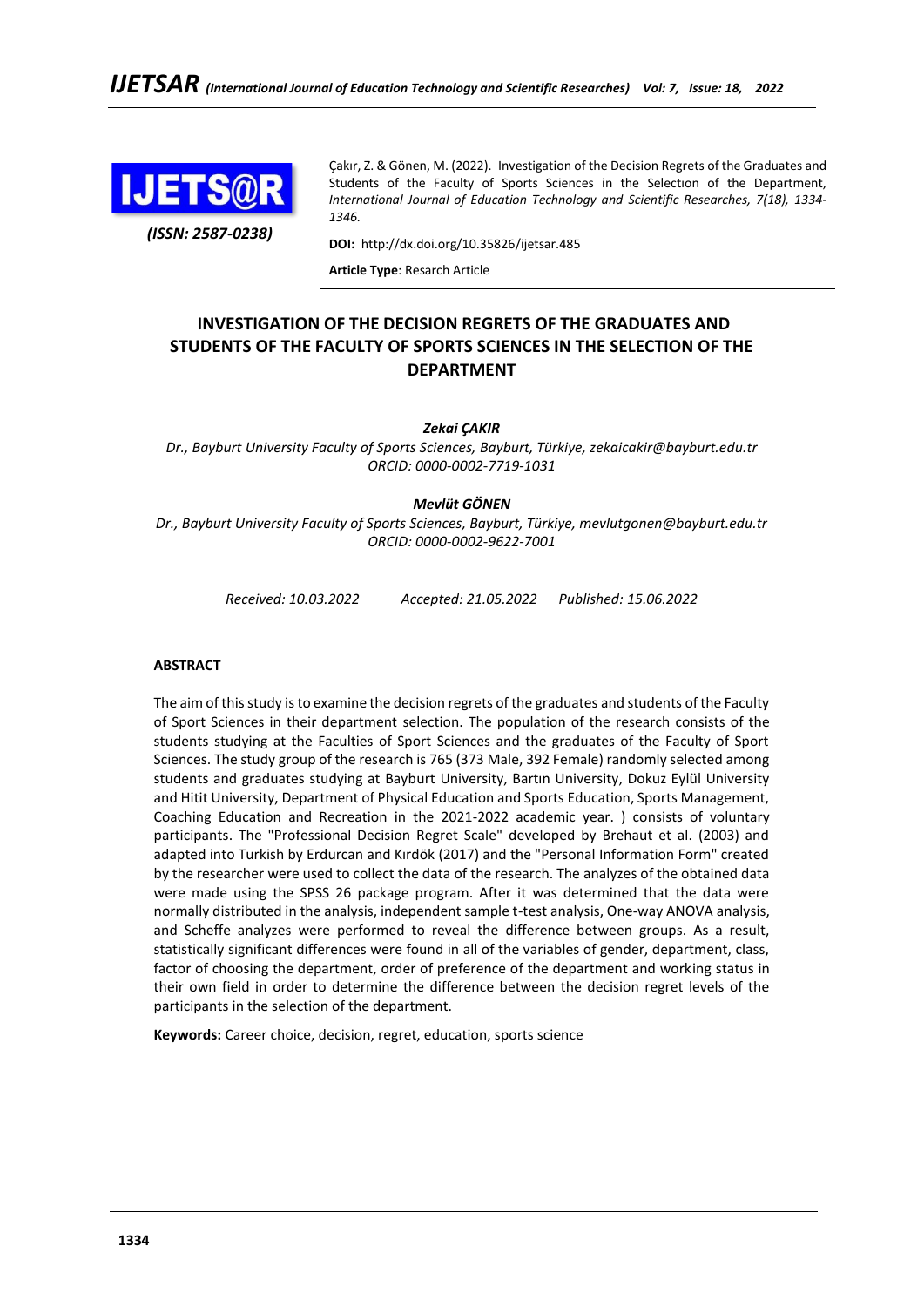## **INTRODUCTION**

People have had to make important decisions and choices in many areas of their lives throughout their lives. While it can be an ordinary decision about daily work, these decisions and choices can also be career decisions that can significantly affect the lives of individuals and change their lifestyles. As a consequence of these decisions, individuals can experience a situation that results in satisfaction or regret (Erdurcan & Kırdök, 2017). Career decisions have an important place in terms of having a profession and gaining a place in society. Among the determinants of advancing a career is the choice of school and department, which is at the beginning of these processes (Kuzgun, 2000). A person's choice of a profession, vocational program, or career is made by selecting the most appropriate alternative from a variety of possibilities (Doğan & Bacanli, 2012). Career choices, particularly the future expectations of university-aged youngsters, can influence a wide range of actions, from university selections to life planning (Gönen, Öktem, 2022). The individual determines the shape of his/her career by evaluating or rejecting the options that appear before him/her (Kuzgun, 2000). When individuals consider factors such as their personal characteristics, interests, abilities, and values at this selection stage, they can reach satisfaction at the end of the choice made (Koca, 2010). A large part of a person's life will be affected by school and department choices chosen for career and vocational purposes, from the city they will live to their value judgments (Akkoç, 2012; İpek et al., 2020). Therefore, it will enable students to choose the department where they will get the highest efficiency in their department preferences while planning their lives to prevent possible dissatisfaction or regrets that they may experience in their professional life in the future. Regret is described as the emotion that causes the individual to feel sad as a result of a disappointing decision by wishing that he had not made this choice and not made this decision after his choices, preferences and decisions (Brehaut et al., 2003; Erdurcan & Kırdök, 2017; Maingay, 1991).

the profession is the work that a person does to maintain his/her life. A profession is defined as a set of activities, the rules of which are determined by society, based on systematic knowledge and skills gained through a certain education, to produce useful goods or services and to earn money in return (Kuzgun, 2014). Universities are one of the important institutions in providing individuals with a profession. Individuals shape their professional careers with practices such as work experience and internship by embarking on a path in terms of a professional career with a university education (Buyruk, 2009; Dursun & Aytaç, 2012; Guest & Duyen, 2016). In this regard, individuals' choosing a program at the university can also be considered a career choice. In our country, there are Physical Education and Sports Education, Sports Management, Coaching Education, and Recreation departments in Sports Sciences Faculties. Students who graduate from these departments can work in various professional fields.

Profession choosing is related to each other, such as choosing a profession, starting a job, or getting an education (Sampson, Robert, Reardon, Peterson, and Lenz, 2004). Indecision during the career choice process, which is common among university students, brings along the concepts of anxiety and low self-esteem (Van Vianen et al., 2009). The reason for not meeting expectations and a high level of regret in business life in the future may be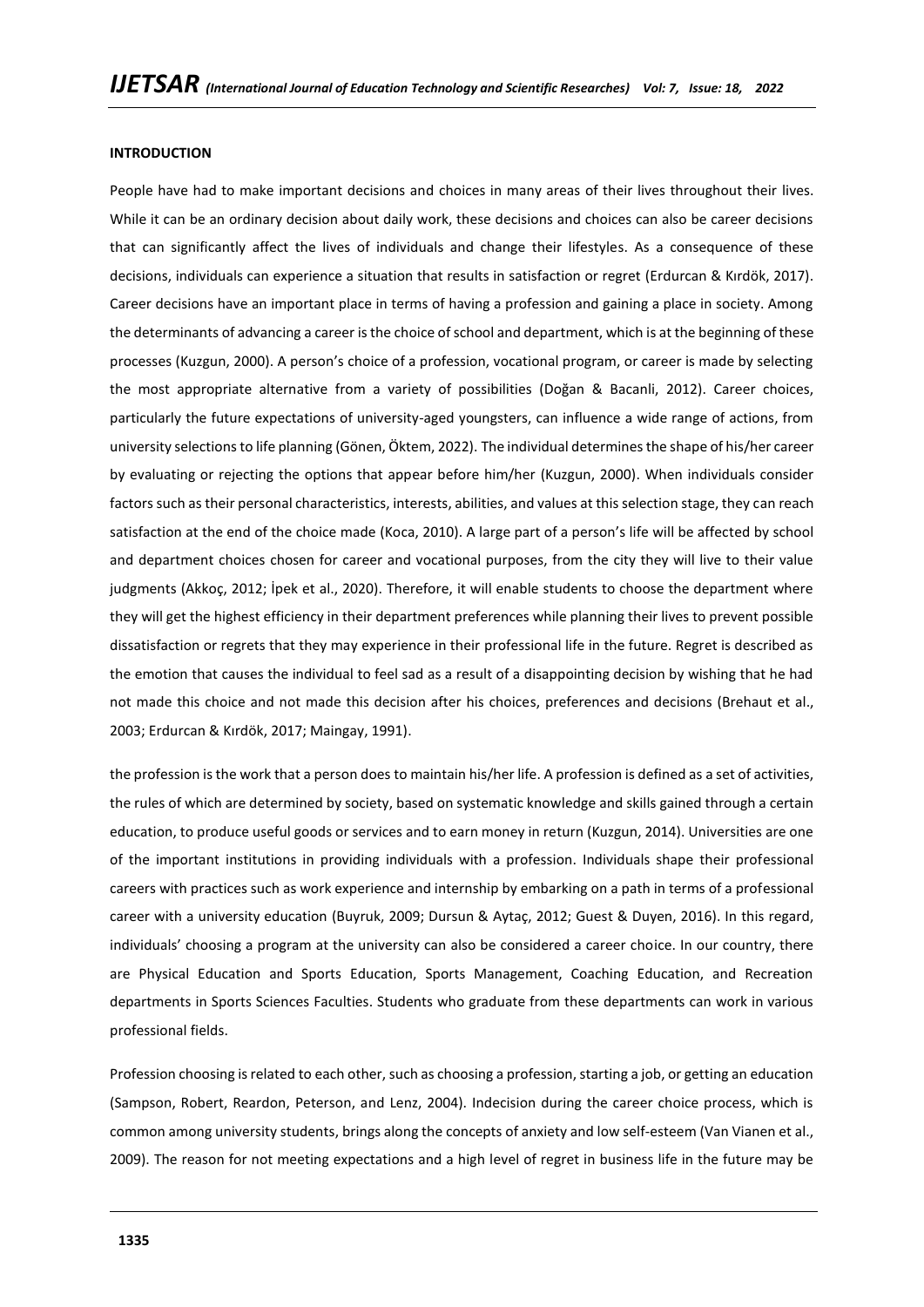the wrong choice made for any reason during the university and department choice processes (Yeşilyaprak, 2012). Business life includes a large part of human life. Unhappiness in business life is likely to spread to other areas of life. From this perspective, people must try to make the best choice by considering many factors while planning their careers and choosing a profession. However, everything may not be as desired in life and individuals may make choices they do not want or regret the choices they have made. While this professional regret causes dissatisfaction and loss of performance in the work environment, it can also negatively affect the individual's non-work life. To eliminate the professional decision regret that causes this and similar problems, first of all, the reason and level of this regret should be known. In this context, this study aims to investigate the decision regrets of the graduates and students of the Faculty of Sport Sciences in their department choice.

When the literature is reviewed, it is noteworthy that there are studies such on career, decision making, decisionmaking difficulties, and indecision, but there is not much research in terms of professional decision regrets (Connolly & Zeelenberg, 2002). It is thought that the findings and suggestions to be revealed as a result of the research will contribute to the field. The study has a unique quality in this respect.

In this respect, the aim of this study is to investigation of the decision regrets of the graduates and students of the faculty of sports sciences in the selection of the department

#### **METHOD**

#### **Research Model**

In this study, a survey model was used. Survey research is the study conducted on relatively larger samples compared to other studies in which the views of the participants on a subject or event or their interests, skills, abilities, attitudes, and similar characteristics are determined (Fraenkel et al., 2006). The main purpose of survey research is to describe the current situation. Since this type of study usually relies on a large amount of data, the researcher works on large samples by performing statistical operations (Karasar, 2009).

#### **Population-Sample (Study Group)**

The study population consists of students studying in the Faculties of Sport Sciences and graduates of the Faculty of Sport Sciences. The study group of the study consists of 765 (373 Male, 392 Female) volunteer participants randomly selected from the students and graduates studying at Bayburt University, Bartın University, Dokuz Eylül University, and Hitit University in the departments of Physical Education and Sports Education, Sports Management, Coaching Education and Recreation in the 2021-2022 academic year.

### **Data Collection Tools**

"Professional Decision Regret Scale" was developed by Brehaut et al. (2003) and adapted into Turkish by Erdurcan and Kırdök (2017), and the "Personal Information Form" was created by the researcher was used to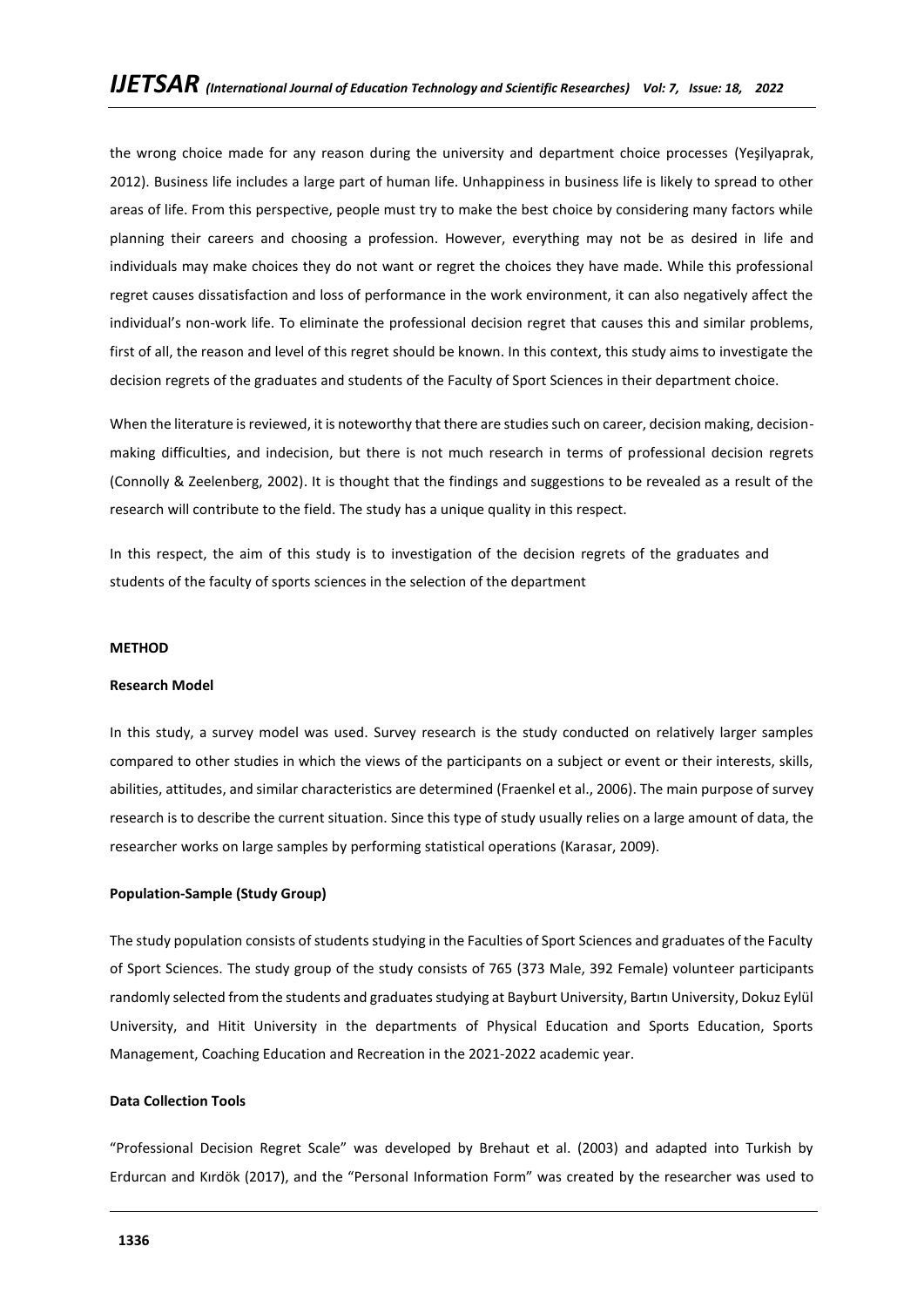collect the data of the study. In the study, the Cronbach alpha internal consistency coefficient of the scale was found to be .778. After the scale was transferred to the digital environment, it was transferred to various university students through various student groups on social media by making it an online form for reaching more university students in Turkey purposes and was sent to university students in some cities of Turkey as a link. Participants included in the study were informed about the purpose, importance, and method of the study. The study was carried out with volunteer participants. It was stated to the participants that the data obtained would only be used for research purposes and that their information would not be shared.

*Personal Information Form:* The literature on regret for decisions in department selection was reviewed, and the "Personal Information Form" prepared by the researchers was used to obtain data on the variables thought to be related to these concepts. There are questions to determine the gender, department, class, order of choice, the reason for going to the department, perceived income status, and working status of the university students in this prepared form.

*Professional Decision Regret Scale:* The scale, adapted into Turkish by Erdurcan and Kırdök (2017), was arranged according to a 5-point Likert scale between "1" Strongly disagree, "5" Strongly agree. Items 1, 3, and 5 on the scale are reverse coded. During the calculation of the scores, the reversed items are scored in reverse first, and 1 is subtracted from the market value for each item on the scale. Five items are added, and a total score is obtained for 5 items. This score is multiplied by five to obtain a value between 0-100. An increase in the calculated score between 0 and 100 indicates an increase in decision regret. It can be said that if the score taken from the scale is between 0-24 "not regret the decision at all," between 25-49 "slightly regret about the decision," between 50-74 "regret about the decision," and between 75-100 "very regret about the decision."

## **Checking Normality with Skewness and Kurtosis Values**

In this study, Skewness and Kurtosis values were examined to determine whether the data were normally distributed, and when the table below is examined, the values of Kurtosis and Skewness between -1.5 and +1.5 show that the data has a normal distribution (Tabachnick & Fidell, 2013).

| <b>Table 1.</b> Kurtosis and Skewness Values |
|----------------------------------------------|
|----------------------------------------------|

|                              | N   | Min.  | Max.  | <b>Skewness</b> | <b>Std.Error</b> | <b>Kurtosis</b> | <b>Std.Error</b> |
|------------------------------|-----|-------|-------|-----------------|------------------|-----------------|------------------|
| <b>Professional Decision</b> | 765 | 10.00 | 70.00 | $-0.553$        | 0.088            | $-1.411$        | 0.177            |
| Regret                       |     |       |       |                 |                  |                 |                  |

When Table 1 is examined, it is seen that the kurtosis and skewness values of the scale are between 1.5 and +1.5, so parametric analyzes were performed.

## **Data Analysis:**

The data obtained within the scope of the study were analyzed using the SPSS 26 Package Program. Before deciding on the data analysis method, it was checked whether the data met the reliability requirement or not.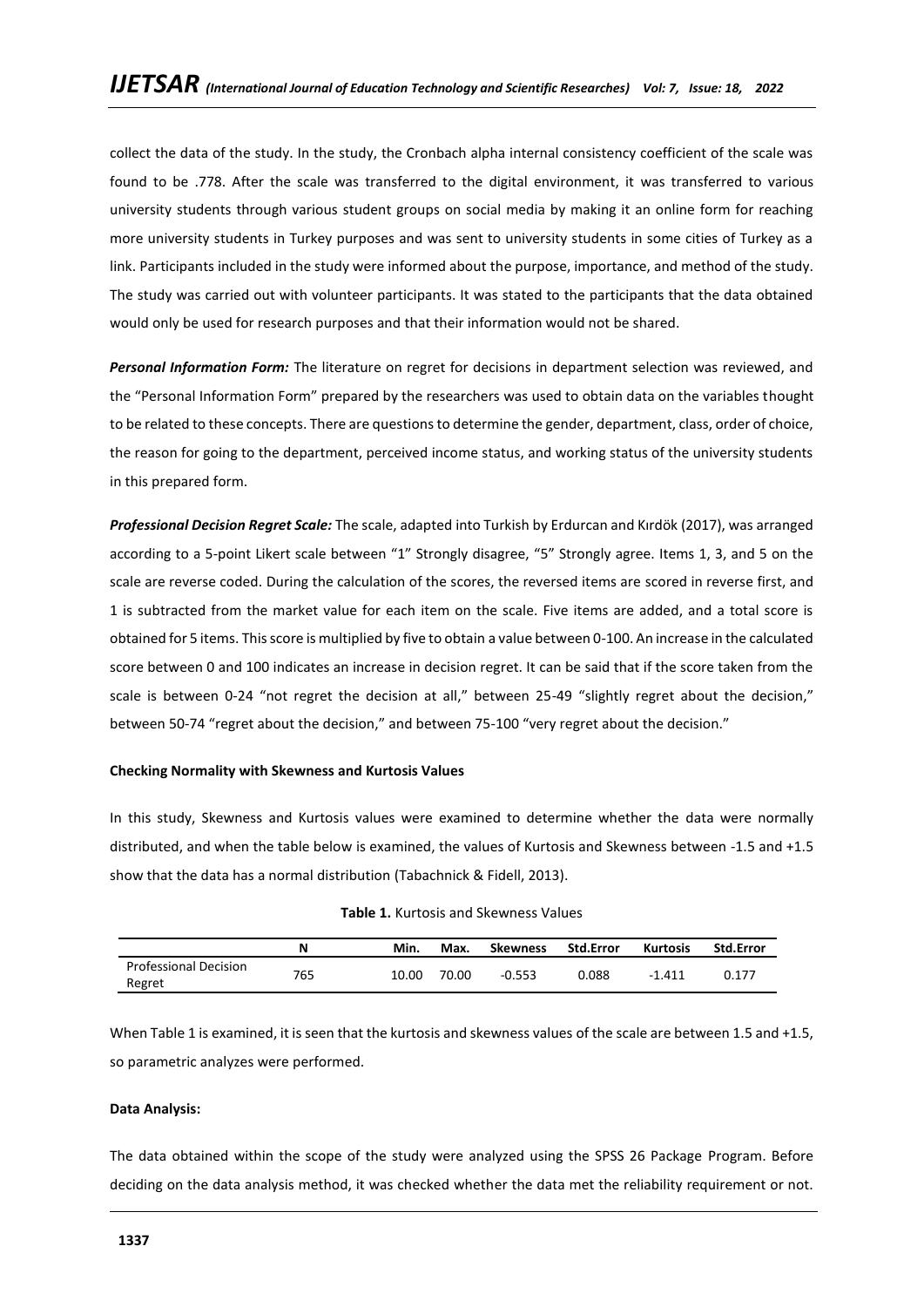The Cronbach Alpha reliability coefficient of the scale was determined as .778. If the coefficient is 0.7 and above, the reliability of the scale is considered good (Kılıç, 2016; Ozdamar, 2010). The z-score was calculated to determine whether the data provided a normality distribution, and the extreme values obtained in this context, the questionnaires of the participants (30 individuals) who filled the research form incorrectly or incompletely were excluded from the study. Within this scope, in the analysis of the data, an independent sample t-test analysis was performed to evaluate the differentiation according to the gender variable. One-way ANOVA was used to determine the differences between the data, which were found to meet the normality conditions, according to choice order, choice type, department, class, and working status variable (Büyüköztürk, 2011; George & Mallery, 2010). The Scheffe test was used to reveal the difference between the groups. The significance level was considered as p<0.05 in data analysis.

## **FINDINGS**

|                                       | <b>Variables</b>                               | f   | ℅    |
|---------------------------------------|------------------------------------------------|-----|------|
|                                       | Male                                           | 373 | 48,8 |
| Gender                                | Female                                         | 392 | 51,2 |
|                                       | <b>Total</b>                                   | 765 |      |
|                                       | <b>Physical Education and Sports Education</b> | 202 | 26,4 |
|                                       | Sports Management Department                   | 252 | 32,9 |
| <b>Department</b>                     | <b>Coaching Education Department</b>           | 138 | 18,0 |
|                                       | <b>Recreation Department</b>                   | 173 | 22,6 |
|                                       | <b>Total</b>                                   | 765 |      |
|                                       | 1st-grade                                      | 237 | 31,0 |
|                                       | 2nd-grade                                      | 226 | 29,5 |
|                                       | 3rd-grade                                      | 126 | 16,5 |
| <b>Class Degree</b>                   | 4th-grade                                      | 87  | 11,4 |
|                                       | Graduates                                      | 89  | 11,6 |
|                                       | <b>Total</b>                                   | 765 |      |
|                                       | Voluntarily                                    | 112 | 14,6 |
|                                       | <b>Family Advice</b>                           | 193 | 25,2 |
| The Factor for Choosing the           | Coach/Teacher Advice                           | 176 | 23,0 |
| <b>Department</b>                     | <b>Friend Advice</b>                           | 138 | 18,0 |
|                                       | I Have No Opportunity to Enter Another Section | 146 | 19,1 |
|                                       | <b>Total</b>                                   | 765 |      |
|                                       | 1. Place                                       | 296 | 38,7 |
| Preference of the department          | 2. Place                                       | 187 | 24,4 |
| where the participants                | 3. Place                                       | 105 | 13,7 |
| settled/graduated                     | 4. Place                                       | 177 | 23,1 |
|                                       | <b>Total</b>                                   | 765 |      |
|                                       | I work in my field                             | 174 | 22,7 |
| Working status of the<br>participants | I work in an out of field job                  | 289 | 37,8 |
|                                       | I do not work                                  | 302 | 39,5 |
|                                       | <b>Total</b>                                   | 765 |      |

**Table 1.** Means of Demographic Characteristics of Participants

Considering Table 1, it was observed that 373 (48.8%) of the participants were male, and 392 (51.2%) were female. Considering the departments studied or graduated, it was observed that 202 (26.4%) participants studied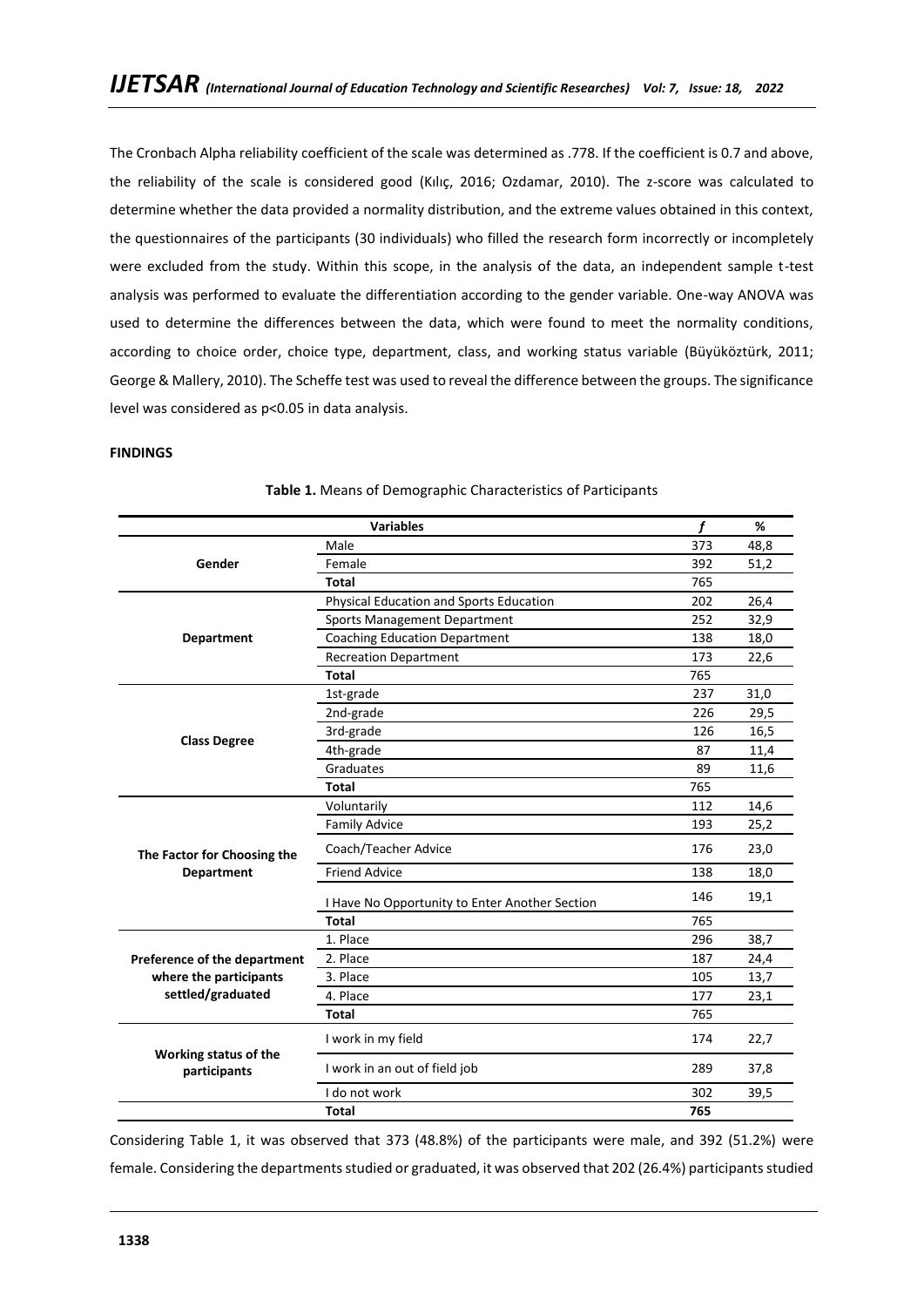in Physical Education and Sports Education, 252 (32.9%) participants in Sports Management, 138 (18.0%) participants in Coaching Education, 173 (22.6%) participants in Recreation Department. Of the participants, 237 (31.0%) are in the 1st-grade, 226 (29.5%) are in the 2nd-grade, 126 (16.5%) are in 3rd-grade, 87 (11.4%) are in 4th-grade, and 89 (11.6%) are graduates. According to the factor of choosing the department, of the participants, 112 (14.6%) stated that they preferred the department voluntarily, 193 (25.2%) with the department with family advice, 176 (23.0%) with the department with the recommendation of a Coach/Teacher, 138 (18.0%) with the recommendation of a friend, and 146 (19.1%) stated that they preferred the department because they did not have the opportunity to enter another department. Considering the order of preference of the department where the participants settled/graduated, it was observed that 296 (38.7%) participants preferred it in the first place, 187 (24.4%) participants in the second place, 105 (13.7%) participants preferred it in the 3rd place, and 177 (23.1%) participants in the 4th place. Considering the working status of the participants in their fields, it was observed that 174 (22.7%) participants were working in a job related to their field, 289 (37.8%) participants were working in a job outside their field, and 302 (39.5%) participants were not working.

**Table 2.** The Participants' Decision Regret Levels in the Department Preference T-Test Analysis Results by the Gender Variable

|        | <b>Variables</b> |     | v     |        |          | t test |         |  |
|--------|------------------|-----|-------|--------|----------|--------|---------|--|
|        |                  | N   |       | Ss     |          | sd     | D       |  |
|        | Male             | 373 | 34,57 | 22,202 |          |        |         |  |
| Gender | Female           | 392 | 46,88 | 20,165 | $-8,038$ | 763    | $.000*$ |  |

 $*$  p<0,05

Considering the Table 2, it was determined that there was a statistically significant difference in the mean decision regret level of the participants according to gender (t[-8.038]=.0.00; p<.0.05), and it was determined that the professional decision regrets of female participants were higher than male participants (X=46.88).

**Table 3.** The Participants' Decision Regret Levels in the Department Preference Anova-Test Analysis Results by the Department Variable

| Department Variable                            | N   | х     | Ss     | Source of<br>Variance | КT        | sd  | КO       | F       | P       | Significant<br><b>Difference</b> |
|------------------------------------------------|-----|-------|--------|-----------------------|-----------|-----|----------|---------|---------|----------------------------------|
| Physical education and<br>sports education (a) | 202 | 19,85 | 17,412 | <b>Betwen</b><br>G.   | 223339,59 | 3   | 74446.53 |         |         |                                  |
| Sports management (b)                          | 252 | 54,80 | 9,252  | Within G.             | 148039,81 | 761 | 194,533  |         |         |                                  |
| Coaching education (c)                         | 138 | 24,92 | 19,917 | Total                 | 371379,41 | 764 |          | 382,693 | $.000*$ | $d-a,b,c;$<br>b-a,c              |
| Recreation Department<br>(d)                   | 173 | 57,89 | 8.089  |                       |           |     |          |         |         |                                  |
| Total                                          | 765 | 40,88 | 22,047 |                       |           |     |          |         |         |                                  |
|                                                |     |       |        |                       |           |     |          |         |         |                                  |

 $*$  p<0,05

Table 3 shows that there is a statistically significant difference in the mean scores of the participants' professional decision regret scale according to the variable of education (F=382.693; <P 0.05). In consequence of the Scheffe test to determine the source of the difference, it was determined that the mean score of the vocational decision regret scale (X =57.89) of the students studying in the recreation department was significantly higher than the mean score of students studying in physical education and sports education (X =19.85), sports management (X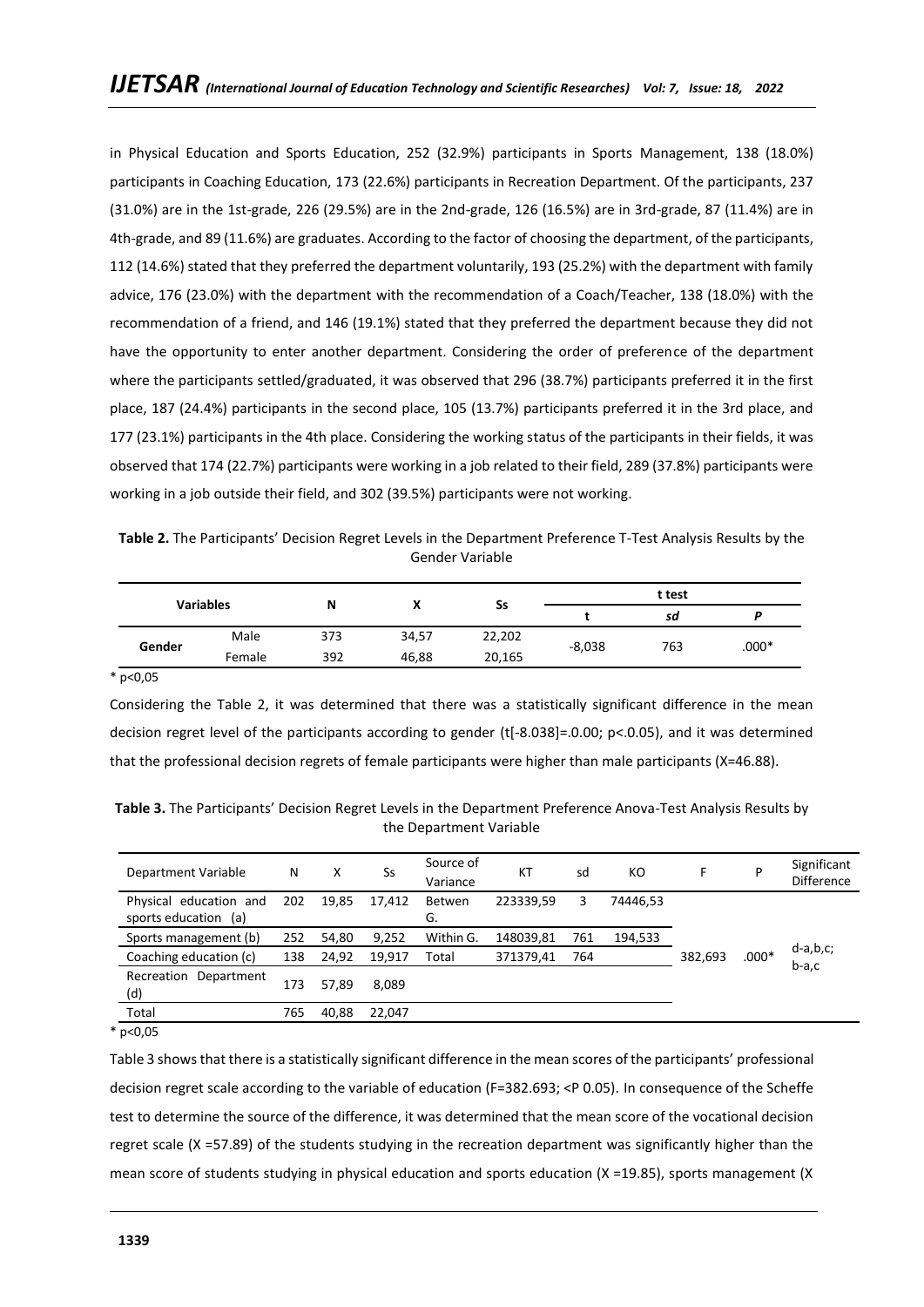=54.80) and coaching education (X =24.92) departments. However, the mean score of the Sports management department (X =54.80) was found to be significantly higher than the students of physical education and sports education (X =19.85) and coaching education department (X =24.92).

| Class                    | Ν   | х     | Ss     | Source of<br>Variance | КT        | sd  | КO       | F      | P       | Significant<br><b>Difference</b> |
|--------------------------|-----|-------|--------|-----------------------|-----------|-----|----------|--------|---------|----------------------------------|
| 1st-grade (a)            | 237 | 31,91 | 22,530 | <b>Betwen</b><br>G.   | 53292,74  | 4   | 13323,18 |        |         | b-a                              |
| 2nd-grade (b)            | 226 | 40,26 | 22,478 | Within G.             | 318086,67 | 760 | 418,53   |        |         | $c-a$ ;                          |
| $3rd$ -grade $(c)$       | 126 | 39,76 | 22,089 | Total                 | 371379,41 | 764 |          | 31,833 | $.000*$ | $d-a,b,c;$                       |
| 4th-grade <sup>(d)</sup> | 87  | 51,95 | 14,594 |                       |           |     |          |        |         | $e-a,b,c;$                       |
| Graduates (e)            | 89  | 57,07 | 7,753  |                       |           |     |          |        |         |                                  |
| Total                    | 765 | 40,88 | 22,047 |                       |           |     |          |        |         |                                  |
|                          |     |       |        |                       |           |     |          |        |         |                                  |

**Table 4.** The Participants' Decision Regret Levels in the Department Preference Anova-Test Analysis Results by the Class of Education/Graduation Status Variable

**\* p<0,05** 

Considering the Table 4, it was determined that there is a statistically significant difference in the mean scores of the participants' professional decision regret scale according to the variable of education grade/graduation status (F=31,833; <P 0.05), and the Scheffe test was used to determine the source of this difference. According to the test results, it was found that the professional decision regret scale means a score of the graduate participants (X =57.07) was significantly higher than the mean score of 1st-grade (X =31.91), 2nd-grade (X =40.26), and 3rd-grade (X =39.76) participants. Besides, it was determined that the professional decision regrets of 4thgrade students (X =51.95) were different from 1st-grade (X =31.91), 2nd-grade (X =40.26) and 3rd-grade (X =39.76) students, while the professional decision regrets of 3rd-grade (X =39.76) and 2nd-grade (X =40.26) students were significantly different from 1st-grade (X =31.91) students.

**Table 5.** The Participants' Decision Regret Levels in the Department Preference Anova-Test Analysis Results by the Factor of Choosing the Department

| The Factor for<br>Choosing the<br>Department             | N   | X     | Ss    | Source of<br>Variance | KT        | sd  | КO       | F      | P       | Significant<br><b>Difference</b> |
|----------------------------------------------------------|-----|-------|-------|-----------------------|-----------|-----|----------|--------|---------|----------------------------------|
| Voluntarily <sup>(a)</sup>                               | 112 | 21,07 | 17,30 | Betwen<br>G.          | 121958,91 | 4   | 30489,72 |        |         |                                  |
| Family Advice <sup>(b)</sup>                             | 193 | 38,13 | 22,62 | Within G.             | 249420,49 | 760 | 328,18   |        |         |                                  |
| Coach/Teacher<br>Advice <sup>(c)</sup>                   | 176 | 33,12 | 20,91 | Total                 | 371379,41 | 764 |          | 92,904 | $.000*$ | $b-a$ ;<br>$c-a$ ;               |
| Friend Advice <sup>(d)</sup>                             | 138 | 50,50 | 15,41 |                       |           |     |          |        |         | $d-a,b,c;$                       |
| I Have No<br>Opportunity to Enter<br>Another Section (e) | 146 | 59,96 | 7,77  |                       |           |     |          |        |         | e-a,b,c,d                        |
| Total                                                    | 765 | 40,88 | 22.04 |                       |           |     |          |        |         |                                  |

 $*$  p<0,05

There is a statistically significant difference in the mean scores of the participants' professional decision regret scale according to the variable of department preference (F=92.904; <P 0.05). According to the results of the Scheffe test to determine the difference between which groups, it was observed that the decision regret levels of the group that chose the department because there was no opportunity to enter another department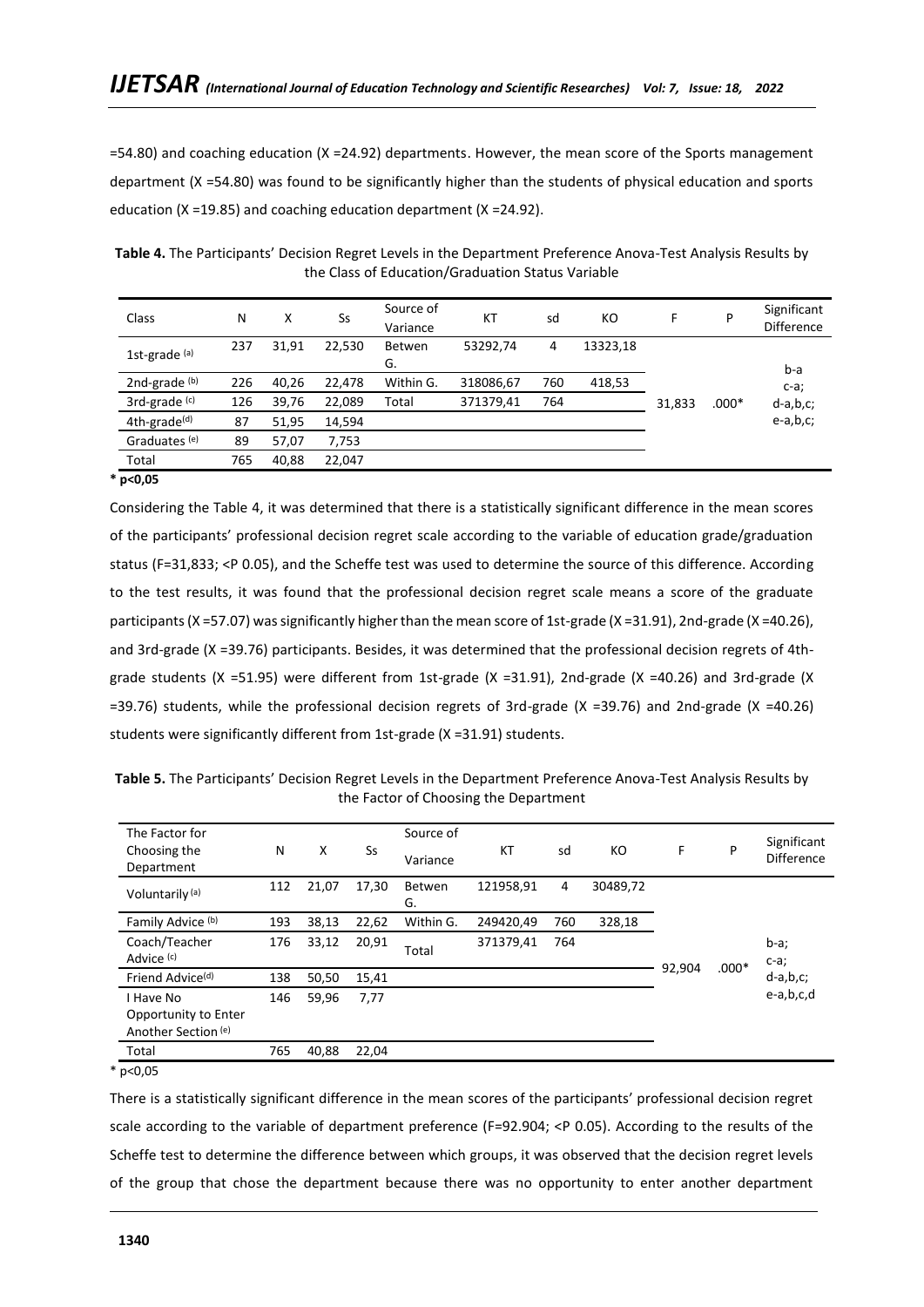$(X=59.96)$  were significantly higher than the groups that chose with their own preference  $(X = 21.07)$ , family advice (X =38.13), coach/teacher recommendation (X =38.12), friend recommendation (X =50.50). Besides, the decision regrets of those who chose with friend recommendation (X =50.50) are significantly higher than those who chose with their own preference (X =21.07), family advice (X =38.13), and coach/teacher recommendation (X =38.12). Still, it was observed that the decision regrets of those who chose family advice and coach/teacher advice were significantly higher than those who chose the department voluntarily.

| Preference of                                                        |     |       |        | Source of           |           |     |          |         |         |                                     |
|----------------------------------------------------------------------|-----|-------|--------|---------------------|-----------|-----|----------|---------|---------|-------------------------------------|
| the department<br>where the<br>participants<br>settled/graduate<br>d | N   | x     | Ss     | Variance            | KT        | sd  | KO       | F       | P       | Significan<br><b>Differenc</b><br>e |
| First place (a)                                                      | 296 | 26,04 | 20,15  | <b>Betwen</b><br>G. | 154110,54 | 3   | 51370,17 |         |         |                                     |
| Second place (b)                                                     | 187 | 38,02 | 21,77  | Within G.           | 217268,87 | 761 | 285,50   |         |         | b-a;                                |
| Third place (c)                                                      | 105 | 55,47 | 6.144  | Total               | 371379,41 | 764 |          | 179,928 | $.000*$ | $c-a,b;$                            |
| 4 place $(d)$                                                        | 177 | 60,05 | 5,513  |                     |           |     |          |         |         | d-a,b,c                             |
| Total                                                                | 765 | 40,88 | 22,047 |                     |           |     |          |         |         |                                     |

**Table 6.** The Participants' Decision Regret Levels in The Department Preference Anova-Test Analysis Results by Order of Preference of The Department Where He/She Is Placed/Graduated

**\* p<0,05** 

There is a statistically significant difference in the mean scores of the participants' professional decision regret scale according to the order of preference of the department where he/she is placed/graduated (F=179.928; <P 0.05). According to the results of the Scheffe test to determine the difference between which groups, it was observed that the level of regret for the professional decision of the participants ( $X = 60.05$ ) who chose the department they settled/graduated in the fourth place was statistically significantly higher than the participants who chose the department they graduated from in the first place (X = 26.04), second (X = 38.02) and third (X = 55.47). Besides, those who chose the third place (X = 55.47) had a significantly higher professional decision regret than those who chose the first  $(X = 26.04)$  and second  $(X = 38.02)$  place. It was concluded that those who chose the second place had higher professional decision regrets than those who chose the first place.

| Table 7. The Participants' Decision Regret Levels in The Department Preference Anova-Test Analysis Results by |  |
|---------------------------------------------------------------------------------------------------------------|--|
|                                                                                                               |  |

|                                       |     |       |        |                       | The Working Status Variable |     |          |        |         |                                  |
|---------------------------------------|-----|-------|--------|-----------------------|-----------------------------|-----|----------|--------|---------|----------------------------------|
| Working status                        | N   | х     | Ss     | Source of<br>Variance | КT                          | sd  | КO       | F      | P       | Significant<br><b>Difference</b> |
| I work in my<br>field (a)             | 228 | 27,89 | 21,430 | Betwen G.             | 71742,50                    | 2   | 35871,25 |        |         |                                  |
| work in an<br>out of field job<br>(b) | 313 | 51,15 | 17,179 | Within G.             | 299636,91                   | 762 | 393,22   | 91,223 | $.000*$ | $b-a,c;$<br>$c-a;$               |
| do not work <sup>(c)</sup>            | 224 | 39,75 | 21,518 | Total                 | 371379,41                   | 764 |          |        |         |                                  |
| Total                                 | 765 | 40,88 | 22,047 |                       |                             |     |          |        |         |                                  |
|                                       |     |       |        |                       |                             |     |          |        |         |                                  |

 $*$  p<0,05

According to the variable of working status, a statistically significant difference was found in the mean scores of the participants' professional decision regret scale (F=91,223; <P 0.05), and in consequence of the Scheffe test, which was carried out to determine between which groups this difference is, it was determined that the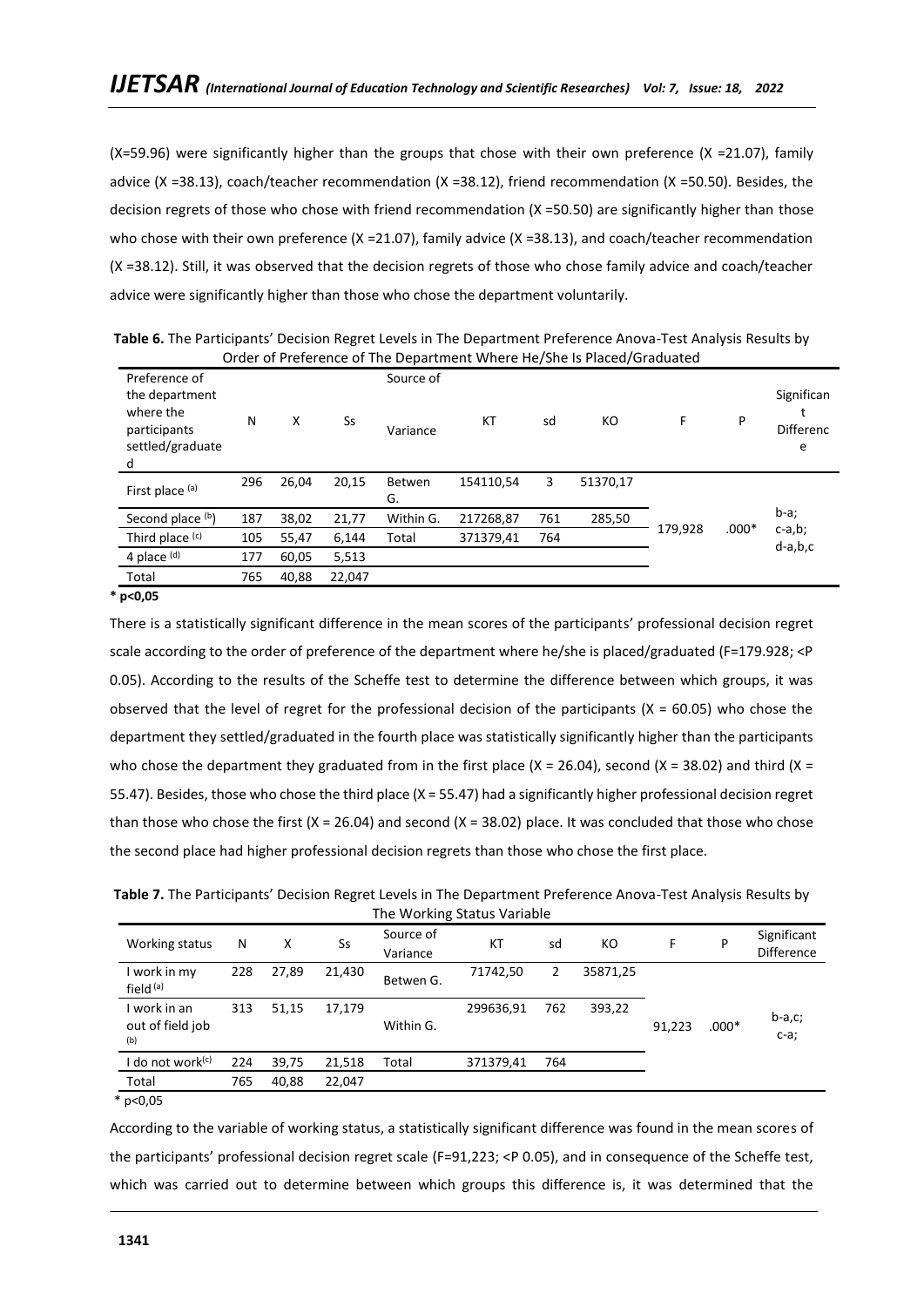professional decision regret levels of the participants who work in a job other than their own field (X=51,15) are significantly higher than the participants who work in their own field (X=27.89) and those who do not (X=39.75). A significant difference was observed between the mean professional decision regrets of the non-working participants (X=39.75) and the mean score of participants working in a job in their field (X=27.89)

# **CONCLUSION and DISCUSSION**

Considering the findings of our study, it is seen that female students among the students of the Faculty of Sport Sciences experience more decision regret in choosing their department. Since there is no study covering the faculties of sports sciences on the subject, in a study examining the professional decision regrets of university students by Güleç and Kırdök (2018), it was stated that there was no significant difference between male and female students in terms of professional decision regret.

It was concluded that the first-grade students had the lowest decision regrets, and the graduates had the highest decision regrets by the grade status. It is thought that many problems that may be encountered in real life after graduation, especially at work, may cause such regret in people.

According to the factors in choosing a department, it was determined that those who had the least decision regret were those who chose with their own preferences, and those who had the most decision regret were those who made a compulsory choice of a department because they do not have the opportunity to enter another department and those who choose a department with the advice of friends. It is thought that this situation is revealed by the fact that the students did not research in detail about the departments they chose; they were guided by their family and friends, and especially because of the fear of not being able to enter any department they made hasty decisions.

According to the order of preference of the department where they settled/graduated, those who have the least decision regrets are those who settled on their first choice. Those who settled on their fourth choice were the ones who experienced the most decision regrets. Students develop various strategies to make the right choice before the exam. Some of them are not able to choose the department they want the most because of their insufficient scores and the fear of not being able to settle in. This situation may cause students to settle in a department they do not want and increase the level of decision regret in the future.

According to their working status, those who have the least decision regret are those who work in a job related to their field, while those who have the most decision regret are those who have to work outside their own field. It is thought that people who have the opportunity to work in their own field will not regret the decision they have made regarding the choice of profession, as they will have a good command of their work, will love their work, and will find their work valuable, thus providing job satisfaction. Otherwise, those who do not work in their field will regret their decision and perhaps want to change their profession, as they will not be able to provide job satisfaction.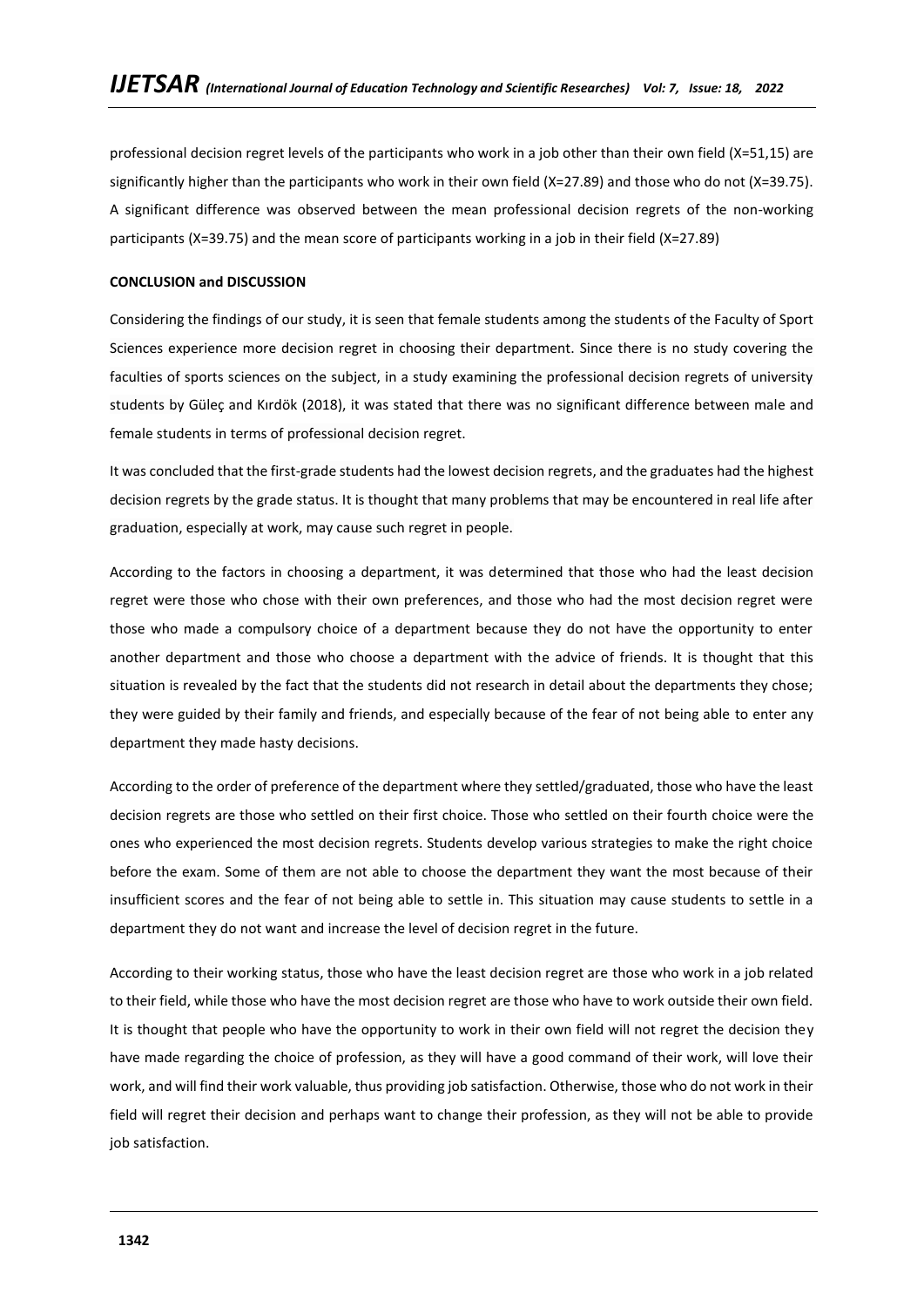Consequently, profession choice and university and department choices that are a part of it have a significant impact on the lives of individuals. It is necessary for the individual to know about him/herself and the business world, to use this knowledge, and develop plans to achieve his/her professional goals so that the individual does not experience regrets in his/her department and profession choices (Barker & Kellen, 1998). Individuals should carefully consider their department and profession choices, which should be made deliberately and deliberately rather than by chance, after thoroughly analyzing the necessary sectoral expectations and job areas. Revering the decision made may be wearing out and a waste of effort in the future, but it may also be impossible to return. Therefore, the right decision to be made will contribute to the comfort of life, ensure a happy life, and allow the job that one loves to be done. Wrong decisions and regrets that will create a society of unhappy, weary people who are always in search of it. The individual's probability of finding a job in that field, his/her success and failure, and whether he will like his/her job and his/her quality of life will be determined by the right choices.

## **RECOMMENDATIONS**

It will contribute to the field by determining the reasons why students often say sentences such as "I wish I wasn't in this department right now, actually I would go on to another department and choose a different profession" and making different studies.

## **ETHICAL TEXT**

At every stage of the research process, it acted per the principles of scientific research and publication ethics. Data were collected voluntarily. Necessary approvals (ethics committee/parent approval) were obtained to carry out the study. Ethics committee approval was obtained from Bayburt University Ethics Committee Presidency with its letter dated 23/05/2022 and numbered 2022/132.

**Author(s) Contribution Rate**: In this study, the contribution rate of the first author is 50% and the contribution rate of the second author is 50%.

#### **REFERENCES**

- Akkoç, F. (2012). Lise öğrencilerinin mesleki kararsızlıkları ile kariyer inançları arasındaki ilişki. *Dokuz Eylül Üniversitesi Buca Eğitim Fakültesi Dergisi*(32), 49-70. https://dergipark.org.tr/en/download/articlefile/231630
- Aydoğmuş, M., & Yıldız, M. (2016). Sınıf öğretmeni adaylarının öğretmen olmak istememelerinin nedenleri. *Journal of International Social Research*, *9*(47).
- Bacanli, F. (2012). Kariyer Karar Verme Güçlükleri ve Meslek Seçimine İlişkin Akılcı Olmayan İnançların İlişkisi. *Turkish Psychological Counseling Guidance Journal*, *4*(37).
- Barker, J., & Kellen, J. (1998). *Career planning: A developmental approach*. Prentice Hall.
- Brehaut, J. C., O'Connor, A. M., Wood, T. J., Hack, T. F., Siminoff, L., Gordon, E., & Feldman-Stewart, D. (2003). Validation of a decision regret scale. *Medical decision making*, *23*(4), 281-292. https://doi.org/10.1177%2F0272989X03256005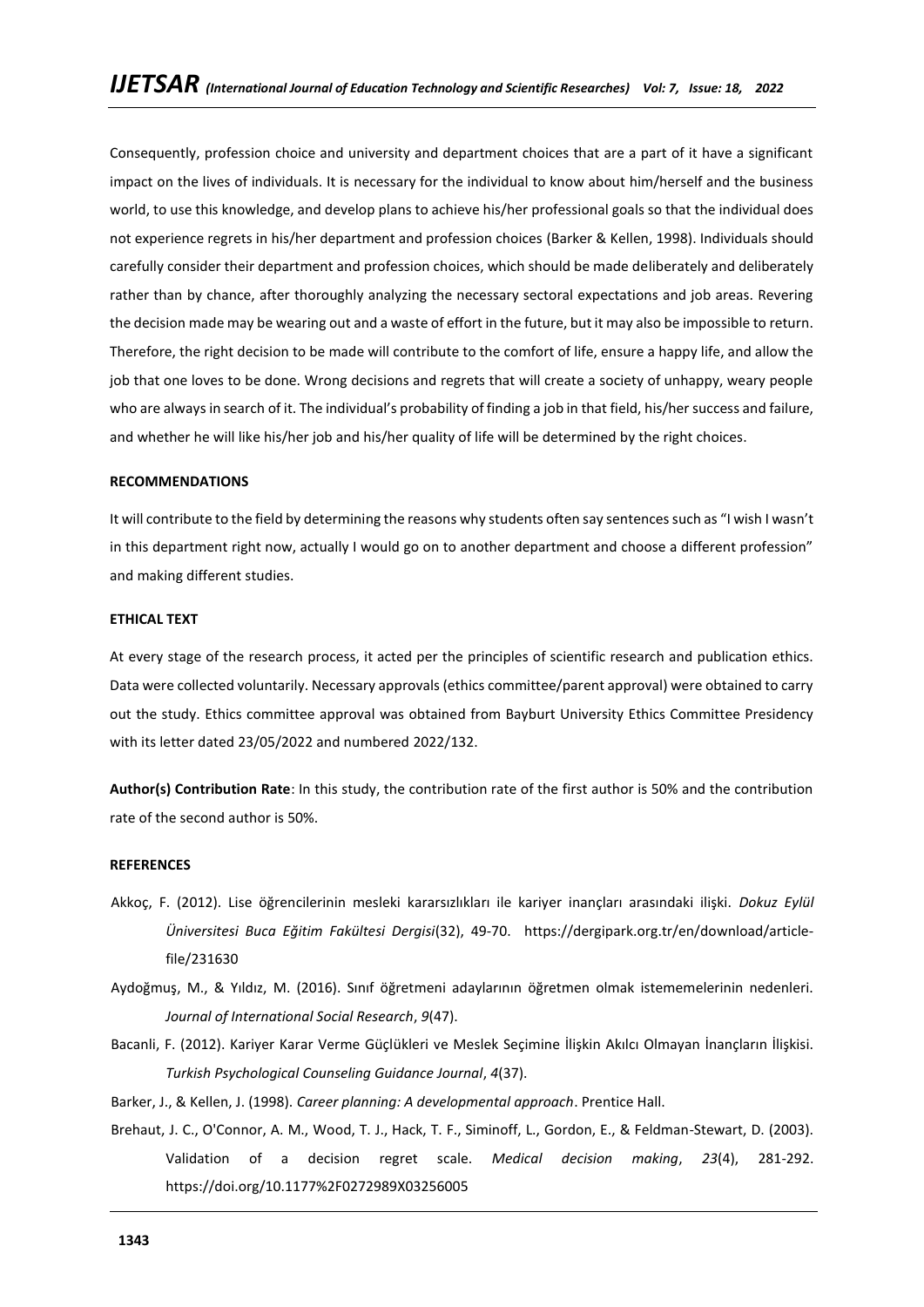- Buyruk, L. (2009). Turizm lisans eğitimi alan öğrencilerin kariyer beklentileri üzerine bir araştırma. *10. Ulusal Turizm Kongresi, Mersin*. http://hdl.handle.net/20.500.11787/2931
- Ceyhan, M. A. (2022). Spor bilimleri fakültesi öğrencilerinin gelecekteki istihdam edilebilirlik algılarının farklı değişkenlere göre incelenmesi. In M. Söyler & A. Pekel (Eds.), *Spor bilimlerinde akademik çalışmalar 3* (Vol. 1, pp. 139-162). 2022.
- Connolly, T., & Zeelenberg, M. (2002). Regret in decision making. *Current directions in psychological science*, *11*(6), 212-216. https://doi.org/10.1111%2F1467-8721.00203
- Diktaş, A. (2015). Eğitim fakültesi öğrencilerinin şehre, üniversiteye ve öğrenim gördükleri bölümlere ilişkin memnuniyet durumları. *Uşak Üniversitesi Eğitim Araştırmaları Dergisi*, *1*(1), 51-77. https://doi.org/10.29065/usakead.232409
- Doğan, H., & Bacanli, F. (2012). The effect of a career decision-making group guidance program on career decision-making difficulties. *Energy Education Science Technology Part B: Social Educational Studies*, *1*, 912-916.
- Dursun, S., & Aytaç, S. (2012). Üniversite öğrencilerinin işgücü piyasasına yönelik beklentileri ve iş deneyimleri ile umutsuzluk ve kaygı düzeyleri arasındaki ilişki üzerine bir araştırma. *Sosyal Bilimler Dergisi*, *10*(1).
- Erdurcan, S., & Kırdök, O. (2017). Mesleki karar pişmanlığı ölçeği: adaptasyon, geçerlik ve güvenirlik çalışması. *Mersin Üniversitesi Eğitim Fakültesi Dergisi*, *13*(3), 1140-1150. https://doi.org/10.17860/mersinefd.330880
- Guest, M., & Duyen, L. T. H. (2016). Student Preferences, Expectations and Anxieties Regarding an Online Exchange Program: Reports from Japan and Vietnam. *3L, Language, Linguistics, Literature*, *22*(1).
- Gönen, M. & Öktem, T. (2022). The Relationship Between Trait Anxiety Levels And Future Expectations Of Young Individuals. .Int. J. Life Sci. Pharma Res.12(1), L194-199. https://hdl.handle.net/20.500.12403/2305
- Güleç, S., & Kırdök, O. (2018) Üniversite Öğrencilerinin Mesleki Karar Pişmanlıklarının Bazı Değişkenlere Göre İncelenmesi. 20. Uluslararası Psikolojik Danışma ve Rehberlik Kongresi
- Hamamcı, Z., & Hamurlu, M. K. (2005). Anne babaların meslek gelişimine yardımcı olmaya yönelik tutumları ve bilgi düzeylerinin çocuklarının mesleki kararsızlıkları ile ilişkisi. *İnönü Üniversitesi Eğitim Fakültesi Dergisi, 6*(10), 55-69.
- İpek, A. N., Çavuş, F. Z., & Saraç, H. (2020). Üniversite Öğrencilerinin Kariyer Geleceği Algılarıyla Mesleki Karar Pişmanlıkları Arasındaki İlişkinin İncelenmesi. *Journal of Sustainable Education Studies*, *1*(1), 1-12. https://dergipark.org.tr/en/download/article-file/2147689
- Karaca, O. (2013). *Bilgisayar ve öğretim teknolojileri eğitimi bölümü öğrencilerinin mesleki karar verme zorluklarının farklı değişkenlerce incelenmesi: Dokuz Eylül ve Ege Üniversiteleri örneği* Sakarya Üniversitesi]. https://hdl.handle.net/20.500.12619/74703
- Koca, A. İ. (2010). Kariyer seçiminde kariyer değerleri ile demografik faktör ilişkisi: Çukurova Üniversitesi'nde bir araştırma. *Çukurova Üniversitesi İktisadi ve İdari Bilimler Fakültesi Dergisi*, *14*(1), 56-70. https://dergipark.org.tr/en/download/article-file/46707